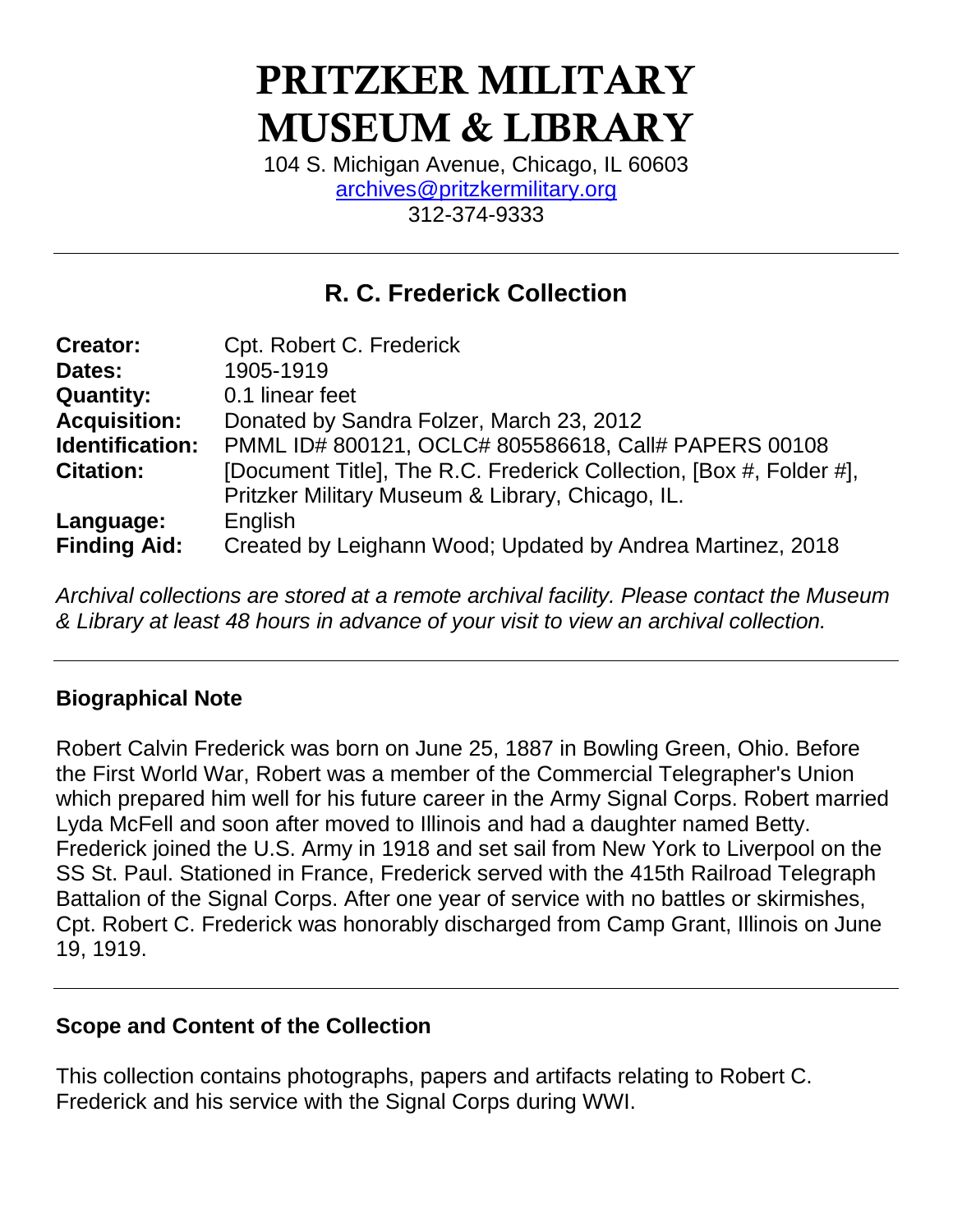#### **Arrangement**

This collection was received in no particular order. The PMML staff arranged the collection chronologically.

# **Rights**

Copyrights held by Sandra Folzer were transferred to the Pritzker Military Museum & Library. All other rights are held by the author or publisher. Users assume responsibility for following copyright laws as established by US Code Title 17.

#### **Related Collections**

Sgt. Edward Gralak Letters Home Collection

2<sup>nd</sup> Lt. Eugene R. Sherwin Collection

#### **Separations**

| <b>Call Number</b> | <b>Description</b>                                    |
|--------------------|-------------------------------------------------------|
| 800121006          | Photograph: Capt. Robert C. Frederick beside car 1918 |
| 800121007          | Photograph: Capt. Robert C. Frederick in uniform      |
| 800121008          | Photograph: soldiers loading the ship May, 1919       |
| 800121009          | WWI Army, "Doughboy" helmet with liner and strap      |
| 800121010          | WWI Army, "Doughboy" canteen with canvas cover        |
| 800121011          | "Trench Art" brass artillery shell lighter            |
| 800121012          | WWI Army Officer's Visor Cap badge                    |

#### **Key Subjects**

#### **Names**

Cpt. Robert C. Frederick